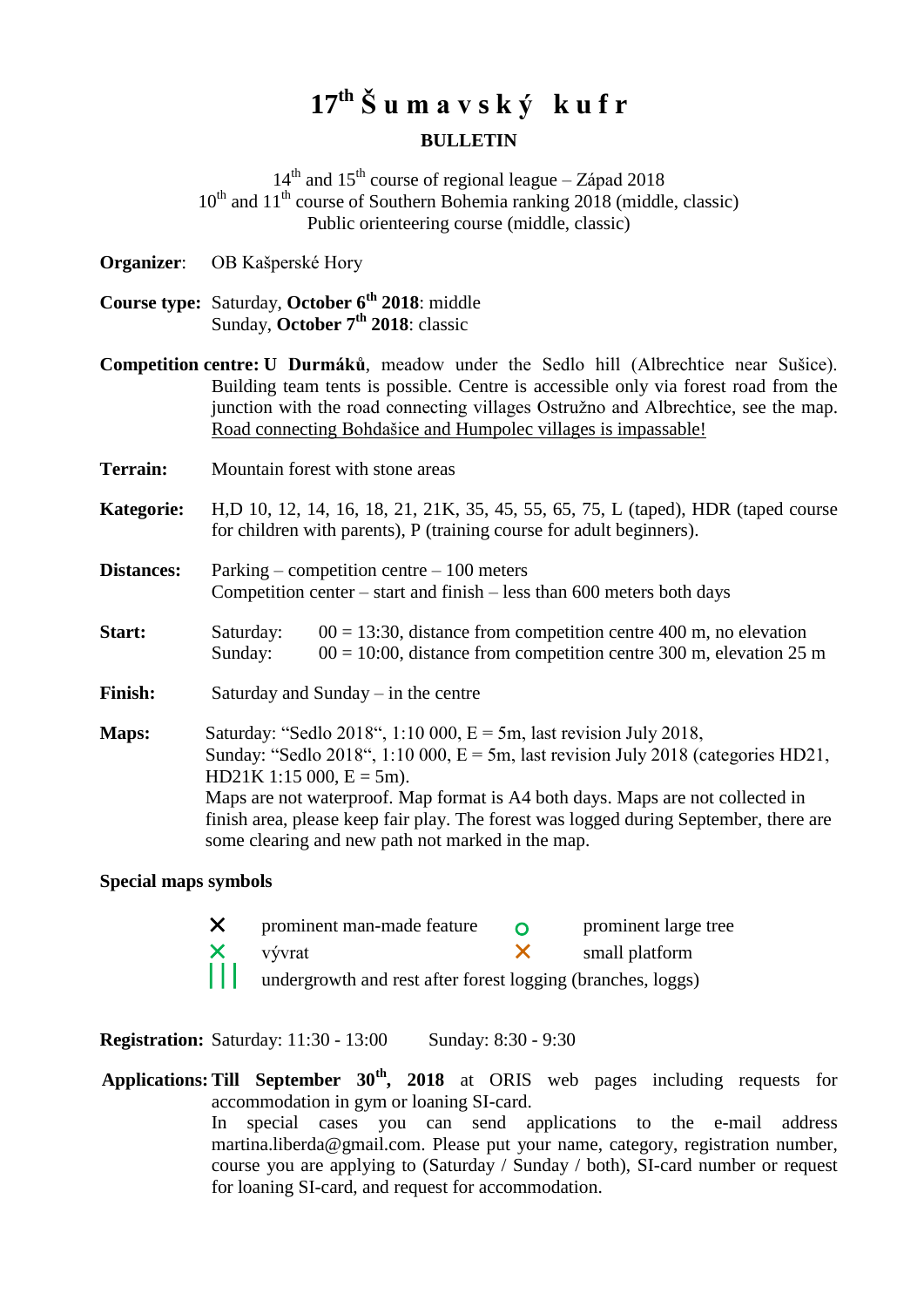- **Fees:** H,D 16 65, 70,- Kč per course ostatní 50,- Kč per course After September  $30<sup>th</sup>$ , 2018 you can apply at doubled price for all categories except HDR, HDL and P.
- **Payment:** course fees together with extra fees for accommodation / SI-card loan can be paid by bank transfer in CZK to the account of OB Kašperské Hory at Československá obchodní banka, a. s.: account number 244813366/0300, payment reference 270000; IBAN: CZ85 0300 0000 0002 4481 3366, BIC: CEKOCZPP. The payment information should indicate your name. All bank transfer costs should be charged to the payer. The payment can be also done in cash (CZK) during registration.
- **Accommodation:** Gym in Kašperské Hory [\(https://sport.kasphory.cz/\)](https://sport.kasphory.cz/) in own sleeping bags 80 CZK per person. For other accommodation possibilities please see web pages of Kašperské Hory [\(https://www.kasphory.cz/turista/ubytovani-a-sluzby/ubytovani\)](https://www.kasphory.cz/turista/ubytovani-a-sluzby/ubytovani).
- **Prescript:** Competition according to regulations of Czech Orienteering Federation.
- **Punching system:** SPORTident. All SI-card types incl. contactless (SIAC) can be used. During the course, **contactless punching mode will be switched off on SI-stations**. Please use the SIAC Off SI-station in the last corridor at start. SI-cards can be borrowed for 30 CZK per course. There is a 800 CZK fee in case of SI-card loss. If you wish to borrow SI-card, please attach your request to the application.

### **Prize giving ceremony**:

Saturday: 16:30 Sunday: 13:30

- **Transport:** Organizers do not provide transport services.
- **Contact: [http://www.sumavskykufr.cz](http://www.sumavskykufr.cz/)** Martina Liberdová – mobil 608 652 684, Miloš Fiala **–** mobil 731 530 227
- **Prescript:** Competition according to regulations of Czech Orienateering Federation
- **Organiser:** OOB TJ Kašperské Hory

**Officials:** Event director: Martina Liberdová stavitel tratí oba dny: Jakub Hulec R3, Pavla Hulcová hlavní rozhodčí oba dny: Miloš Fiala R3

### **Závody jsou součástí sportovního projektu České unie sportu "Sportuj s námi!"**